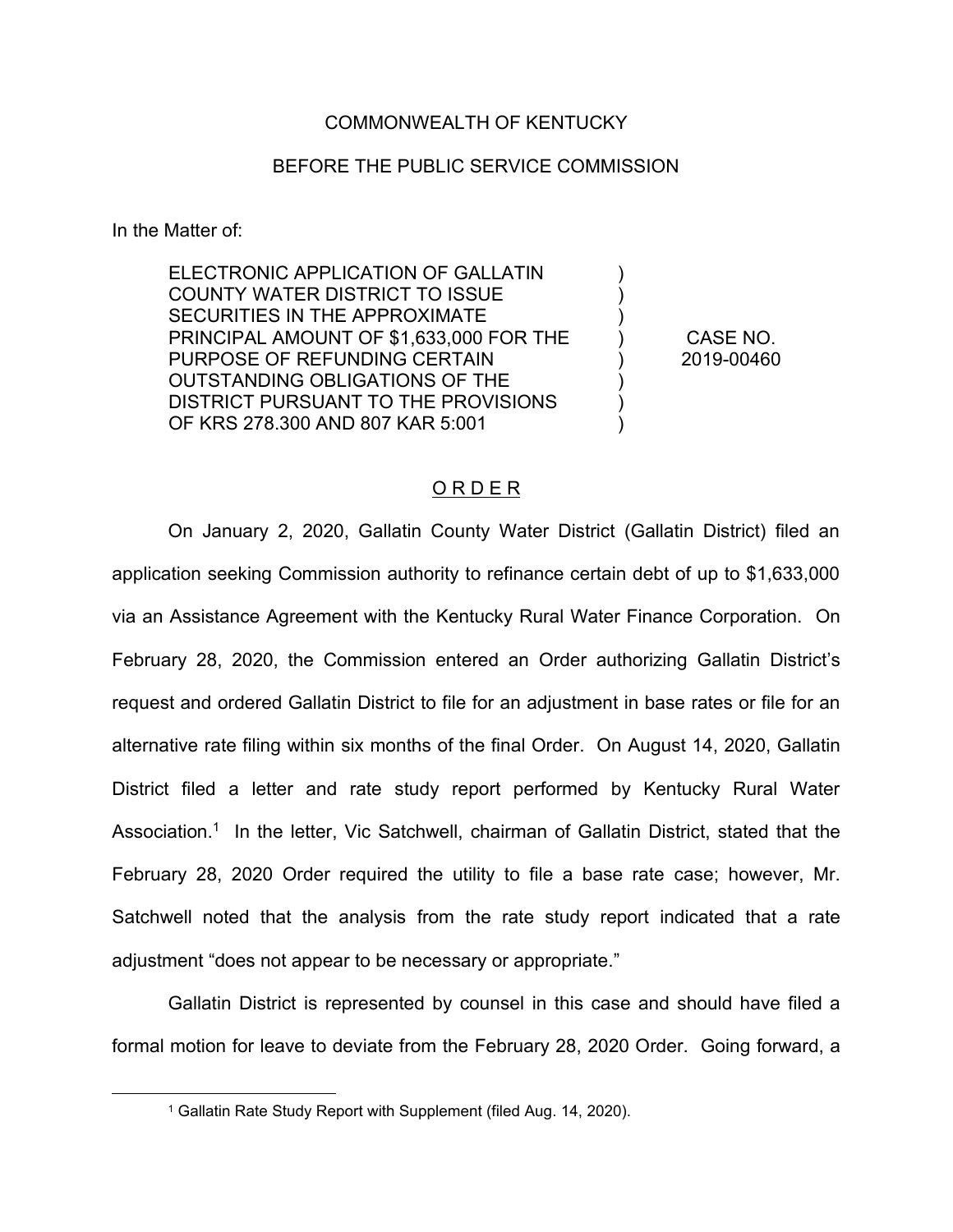request to deviate from an Order expressed in a letter to the Executive Director will not be considered by the Commission as a formal motion to deviate from the requirements of a Commission Order. The Commission, however, acknowledges the administrative efficiency of proceeding with this matter to provide procedural guidance. The Commission's goal is to assist Gallatin District, and other water utilities, to create better business practices and policies. The water utilities that present sustained, high unaccounted-for water loss amounts, or that have not undergone a review of their finances for rate sufficiency within a base rate adjustment case for an extended period are vulnerable to poor financial decisions such as using their depreciation funds to operate from or failing to maintain their systems properly. Gallatin District was able to present a reasonable report to the Commission to show that its rates are sufficient at this time. That report was credible and well supported by its financial records.

The Commission ordered Gallatin District to file for an adjustment in base rates or an alternative rate filing because of the findings in the February 28, 2020 Order which stated that Gallatin District had not sought a base rate increase since 2011, and its unaccounted-for water loss consistently exceeded the 15 percent unaccounted-for water loss threshold disallowed for ratemaking purposes pursuant to 807 KAR 5:066, Section 6(3). The Order also noted audit report inconsistencies concerning several years where year-to-year operating expense totals were not consistent as well as a failure to address restated totals in some year's reports. While the rate study report filed by Gallatin District on August 14, 2020, shows that the district has sufficient revenues from rates, it fails to address the issue of water loss or audit report inconsistencies addressed in the February 28, 2020 Order. Therefore, the Commission finds the rate study report filed by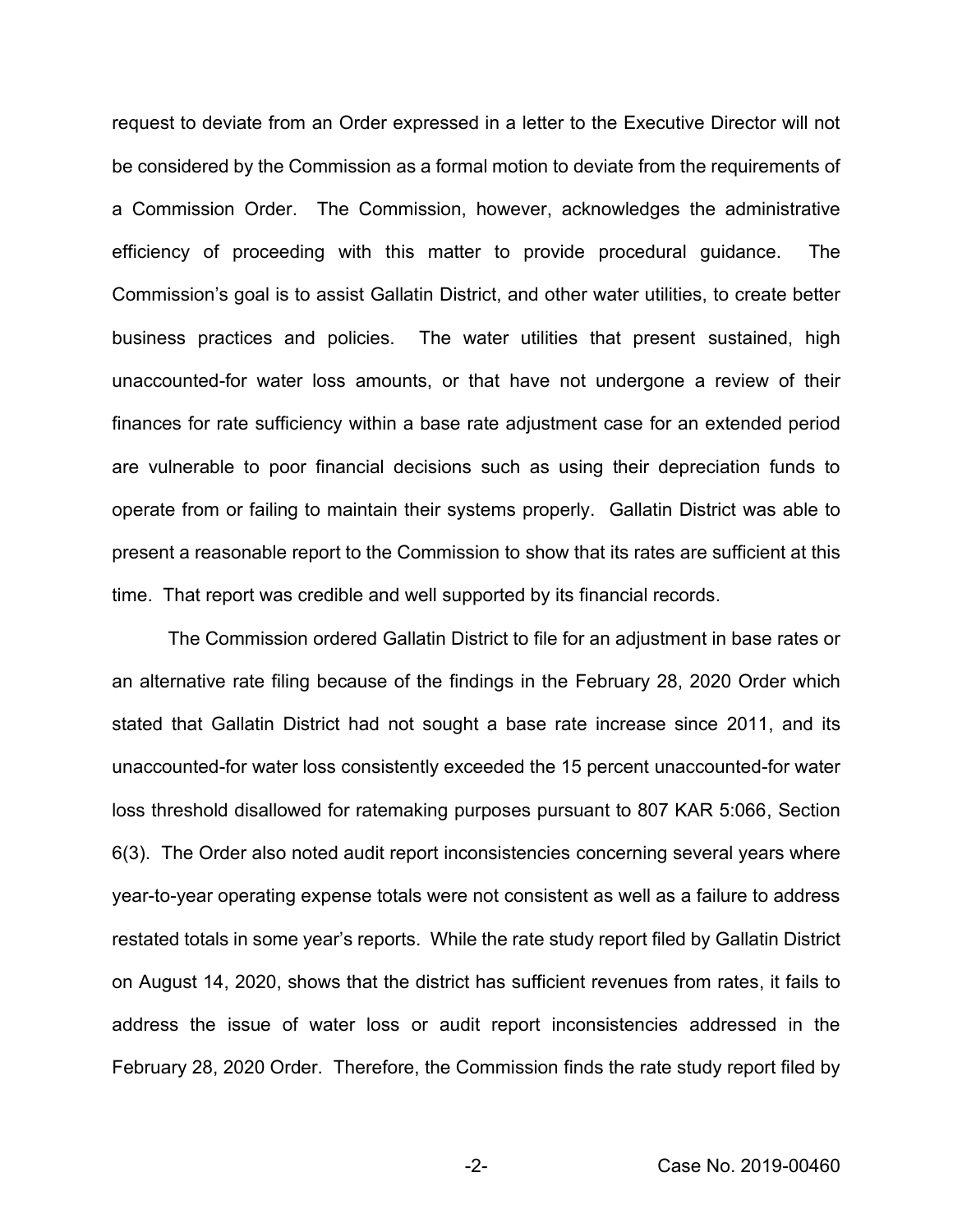Gallatin District is not sufficient in this case to comply with the Commission's February 28, 2020 Order.

After consideration of the evidence of record and being sufficiently advised, the Commission finds that Gallatin District has failed to address its water loss and audit report inconsistencies and should file an adjustment in base rates or an alternative rate filing within six months of the filing of this Order.

IT IS THEREFORE ORDERED that:

1. Gallatin District shall file an adjustment in base rates or an alternative rate filing prior within six months of the filing of this Order.

2. This case is closed and removed from the Commission's docket.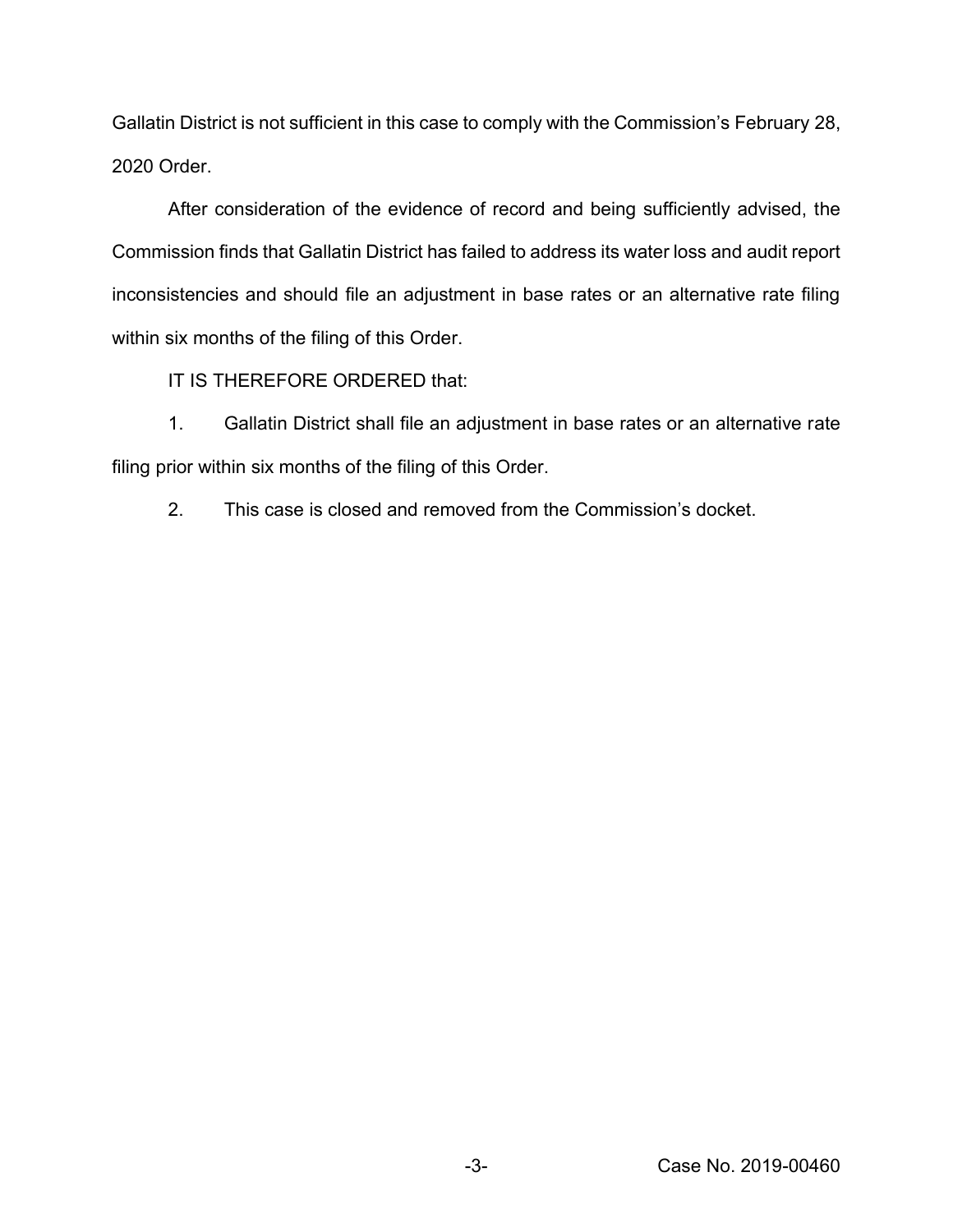By the Commission



ATTEST:

Bidwell

Executive Director

Case No. 2019-00460